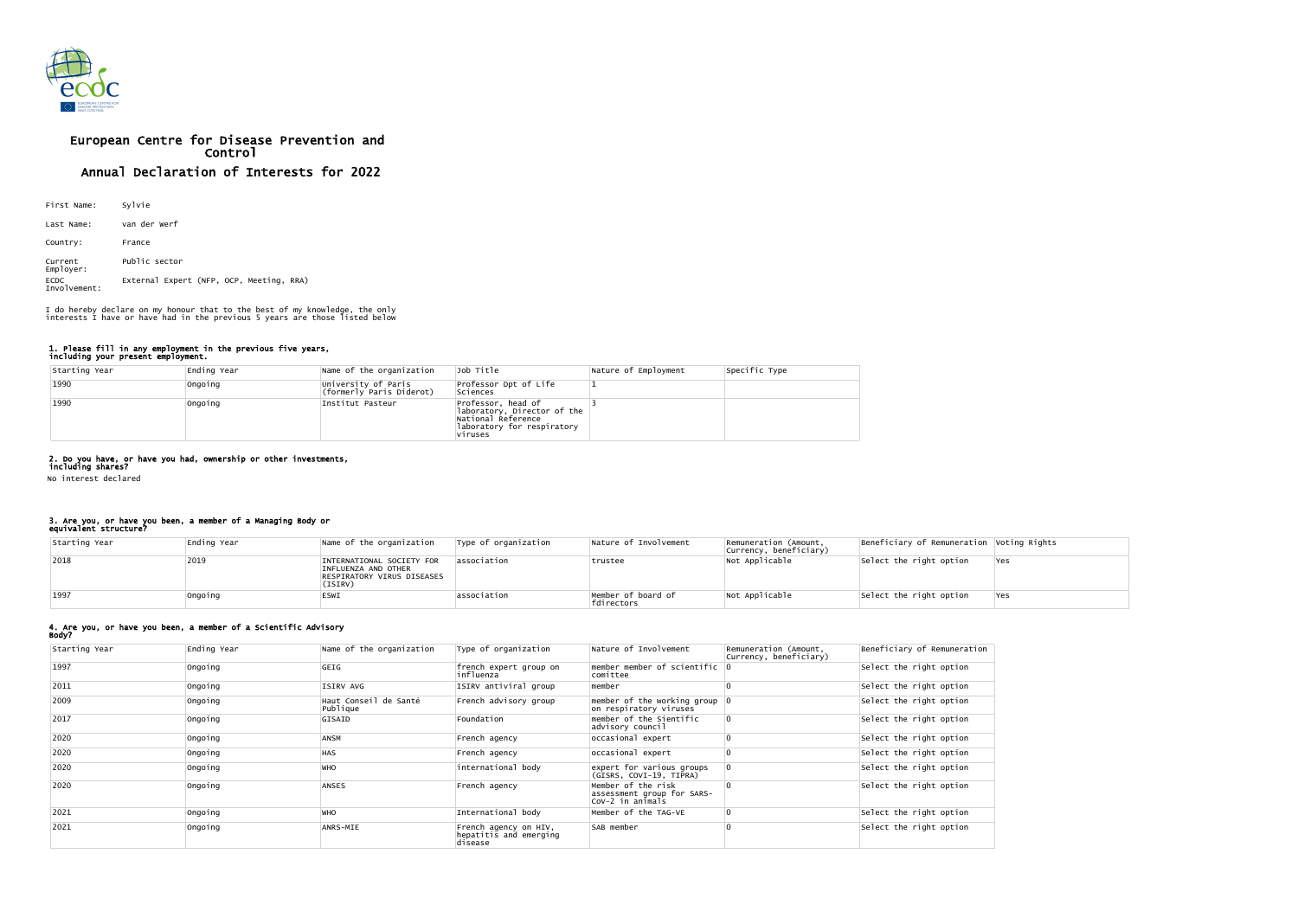## 5. Have you offered any consultancy or advice in the past 5

years?

| Starting Year | Ending Year | Name of the organization | Nature of activity | Type of Contract        | $\sqrt{\text{Remuneration (if any)}}$ | Specify other type of<br> activity                                | $\begin{array}{ l } \hline \texttt{Key tasks and} \hline \texttt{responsibilities} \hline \end{array}$                                                                                          |
|---------------|-------------|--------------------------|--------------------|-------------------------|---------------------------------------|-------------------------------------------------------------------|-------------------------------------------------------------------------------------------------------------------------------------------------------------------------------------------------|
| 2019          | 2019        | Sanofi Pasteur           |                    | Select the right option |                                       | presentation at VaxExcel<br>Excellence in vaccination<br> meetıno | Influenza virus mutations $-$<br>how and why?How WHO selects<br>$ $ the strains that will be<br>part of annual influenza<br>$\lvert \text{vaccines.} \rvert$ and the associated<br>implications |

# 6. Have you received any research funding?

| Starting Year | Ending Year | Name of the organization          | Type of organization                                                                                  |                                                                                                                     | subject of research funding Personal role in the project Recipient of funding                                              |     |
|---------------|-------------|-----------------------------------|-------------------------------------------------------------------------------------------------------|---------------------------------------------------------------------------------------------------------------------|----------------------------------------------------------------------------------------------------------------------------|-----|
| 2020          | Ongoing     | EC                                | EU-H2020                                                                                              | RECOVER project                                                                                                     | co-coordinator                                                                                                             | ∣1. |
| 2016          | ongoing     | <b>ANR</b>                        | French funding agency                                                                                 | FluD project                                                                                                        | partner                                                                                                                    |     |
| 2018          | 2021        | Pasteur-Carnot                    | French funding agency                                                                                 | Flu CD project                                                                                                      | coordinator                                                                                                                |     |
| 2020          | Ongoing     | <b>ANR</b>                        | French funding agency                                                                                 | AM-COV-PATH project<br>COVIRIC project                                                                              | partner<br>partner                                                                                                         |     |
| 2020          | Ongoing     | Institut Pasteur                  | non-for-profit                                                                                        | multiple projects on COVID-<br>$ 19$ serology                                                                       | partner                                                                                                                    |     |
| 2020          | Ongoing     | Santé Publique France             | French public health agency                                                                           | SeroPrev-COV19<br>SARS-CoV-2 seroprevalence<br>studies                                                              | PI                                                                                                                         |     |
| 2020          | 2020        | <b>CEPI</b>                       | <b>CEPI</b>                                                                                           | SARS-CoV-2 vaccine<br>preclinical studies                                                                           | contribution toserological<br>analyses                                                                                     |     |
| 2020          | Ongoing     | ANR                               | French funding agency                                                                                 | PEDCOVIDInf                                                                                                         | coordinator                                                                                                                |     |
| 2020          | Ongoing     | INSERM REACTING                   | French National institute of EVOLSERO project<br>medical research                                     |                                                                                                                     | coordinator                                                                                                                |     |
| 2013          | 2018        | Santé Publique France             |                                                                                                       | French public health agency  MERS-CoV serology in contact  PI<br>subjects                                           |                                                                                                                            |     |
| 2021          | Ongoing     | Sanofi                            | private company                                                                                       | The impact of neonatal<br>microbiota and genetics on<br>vaccination efficacy<br>(including flu vaccine) in<br>midce | partner                                                                                                                    |     |
| 2021          | Ongoing     | APHP/INSERM                       | medical research                                                                                      | French National institute of COVICOMPARE - comparison of partner<br>immune responses for various<br>vaccines        |                                                                                                                            |     |
| 2021          | Ongoing     | ANRS-MIE/Sante Publique<br>France | French agency on HIV,<br>hepatitis and emerging<br>disease                                            | EMERGEN project                                                                                                     | partner                                                                                                                    |     |
| 2015          | ongoing     | EC                                | EU-H2020                                                                                              | EVAg<br>EVA global                                                                                                  | partner                                                                                                                    |     |
| 2016          | 2021        | EC                                | EU-H2020                                                                                              | ZIKALLIANCE                                                                                                         | partner                                                                                                                    |     |
| 2014          | 2021        | <b>EC</b>                         | EU-H2020                                                                                              | PREPARE                                                                                                             | partner                                                                                                                    |     |
| 2020          | Ongoing     | <b>EC</b>                         | EU-H2020                                                                                              | $I-Move-Covid-19$                                                                                                   | partner                                                                                                                    |     |
| 2021          | Ongoing     | ECDC                              | <b>HERA</b>                                                                                           | <b>EMERGEN</b>                                                                                                      | partner                                                                                                                    |     |
| 2022          | ongoing     | EC                                | HORIZON-INFRA-2021-<br>EMERGENCY-02                                                                   | ISIDORe                                                                                                             | partner                                                                                                                    |     |
| 2022          | Ongoing     | ANRS-MIE/MESRI                    | French agency on HIV,<br>hepatitis and emerging<br>infectious diseases/French<br>ministry of research | PRI                                                                                                                 | partner                                                                                                                    |     |
| 2022          | ongoing     | ANRS-MIE/MESRI                    | French agency on HIV,<br>hepatitis and emerging<br>infectious diseases/French<br>ministry of research | <b>BIOVAR</b>                                                                                                       | coordinator                                                                                                                |     |
| 2021          | Ongoing     | <b>NIH</b>                        | R <sub>21</sub>                                                                                       | OPTIMA                                                                                                              | partner; project started in 1<br>2020 but took over<br>scientific responsibility<br>following retirement of<br>previous PI |     |